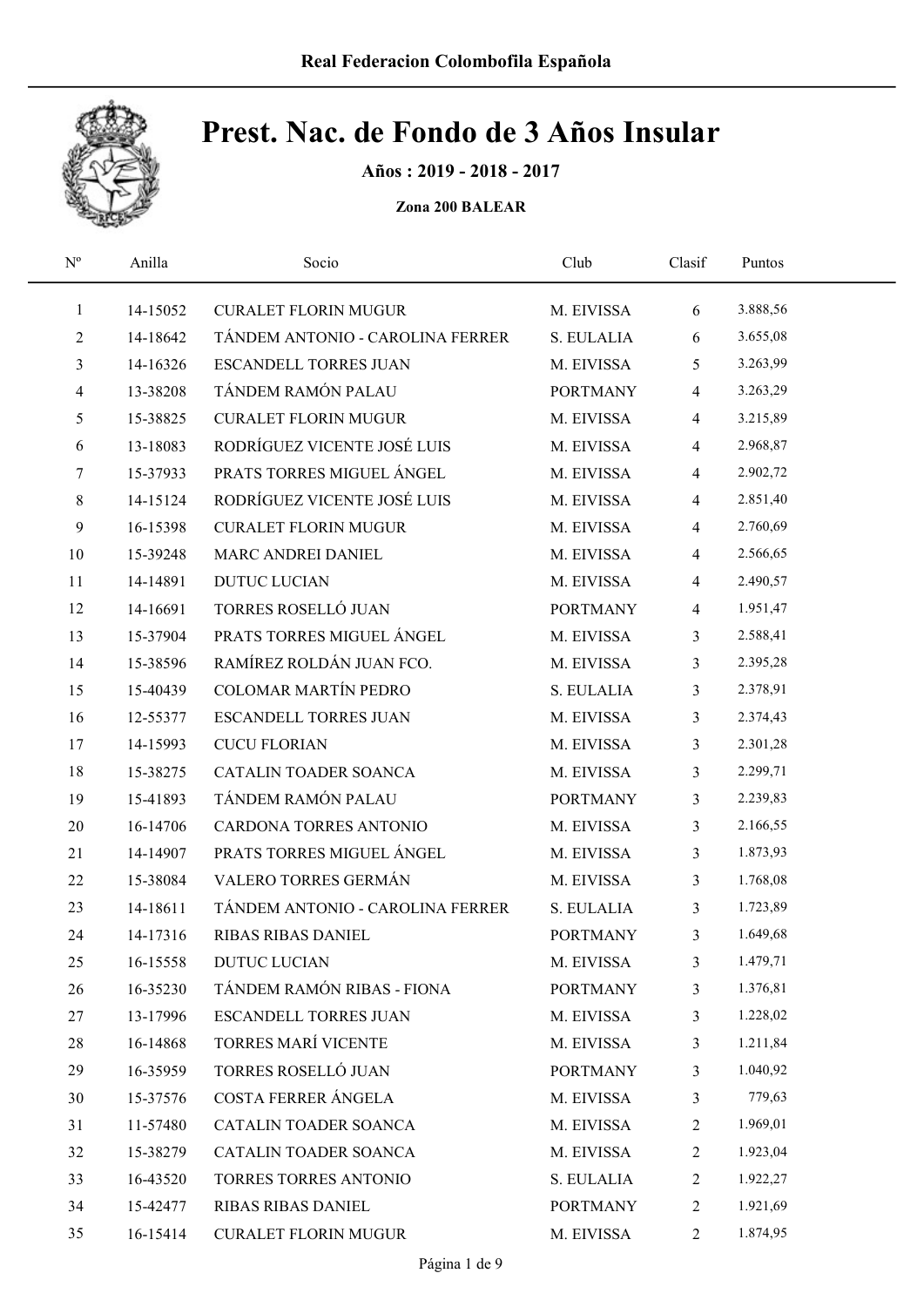

Años : 2019 - 2018 - 2017

| $\mathbf{N}^{\text{o}}$ | Anilla   | Socio                            | Club            | Clasif         | Puntos   |  |
|-------------------------|----------|----------------------------------|-----------------|----------------|----------|--|
| 36                      | 16-14433 | <b>TORRES RIERA JOSÉ</b>         | M. EIVISSA      | $\overline{2}$ | 1.874,86 |  |
| 37                      | 16-43657 | TÁNDEM ANTONIO - CAROLINA FERRER | S. EULALIA      | $\overline{2}$ | 1.870,18 |  |
| 38                      | 15-38310 | RODRÍGUEZ VICENTE JOSÉ LUIS      | M. EIVISSA      | $\overline{2}$ | 1.850,19 |  |
| 39                      | 15-40681 | TÁNDEM ANTONIO - CAROLINA FERRER | S. EULALIA      | $\overline{2}$ | 1.826,12 |  |
| 40                      | 15-40438 | COLOMAR MARTÍN PEDRO             | S. EULALIA      | $\overline{2}$ | 1.814,53 |  |
| 41                      | 16-15650 | MARC ANDREI DANIEL               | M. EIVISSA      | $\overline{2}$ | 1.777,42 |  |
| 42                      | 16-15803 | VALERO TORRES GERMÁN             | M. EIVISSA      | $\overline{2}$ | 1.774,02 |  |
| 43                      | 16-35146 | TÁNDEM RAMÓN RIBAS - FIONA       | <b>PORTMANY</b> | $\overline{2}$ | 1.771,41 |  |
| 44                      | 16-43579 | TORRES TORRES ANTONIO            | S. EULALIA      | $\overline{2}$ | 1.747,10 |  |
| 45                      | 16-43519 | TORRES TORRES ANTONIO            | S. EULALIA      | $\overline{2}$ | 1.746,79 |  |
| 46                      | 13-16737 | <b>TORRES RIERA JOSÉ</b>         | M. EIVISSA      | $\overline{2}$ | 1.716,80 |  |
| 47                      | 17-25306 | TUR GARCÍA JOSÉ                  | S. EULALIA      | $\overline{2}$ | 1.715,63 |  |
| 48                      | 14-16421 | <b>ESCANDELL TORRES JUAN</b>     | M. EIVISSA      | $\overline{2}$ | 1.703,83 |  |
| 49                      | 14-18912 | COLOMAR MARTÍN PEDRO             | S. EULALIA      | $\overline{2}$ | 1.701,07 |  |
| 50                      | 16-43908 | <b>COLOMAR MARTÍN PEDRO</b>      | S. EULALIA      | $\overline{2}$ | 1.679,59 |  |
| 51                      | 16-35490 | TÁNDEM RAMÓN PALAU               | <b>PORTMANY</b> | $\overline{2}$ | 1.672,57 |  |
| 52                      | 15-37708 | <b>ESCANDELL TORRES JUAN</b>     | M. EIVISSA      | $\overline{2}$ | 1.663,47 |  |
| 53                      | 12-54635 | CATALIN TOADER SOANCA            | M. EIVISSA      | $\overline{2}$ | 1.637,43 |  |
| 54                      | 14-18590 | TÁNDEM ANTONIO - CAROLINA FERRER | S. EULALIA      | $\overline{2}$ | 1.627,29 |  |
| 55                      | 16-42907 | CATALIN TOADER SOANCA            | M. EIVISSA      | $\overline{2}$ | 1.601,46 |  |
| 56                      | 14-16657 | TORRES ROSELLÓ JUAN              | <b>PORTMANY</b> | $\overline{2}$ | 1.592,18 |  |
| 57                      | 16-14618 | CARDONA TORRES ANTONIO           | M. EIVISSA      | $\overline{2}$ | 1.583,64 |  |
| 58                      | 16-14576 | <b>TORRES RIERA JOSÉ</b>         | M. EIVISSA      | $\overline{2}$ | 1.581,54 |  |
| 59                      | 16-36837 | TÁNDEM CARDONA - PRATS           | <b>PORTMANY</b> | $\mathbf{2}$   | 1.571,53 |  |
| 60                      | 16-14132 | RODRÍGUEZ VICENTE JOSÉ LUIS      | M. EIVISSA      | 2              | 1.562,29 |  |
| 61                      | 16-13532 | <b>TORRES GRIVE JUAN</b>         | M. EIVISSA      | $\overline{2}$ | 1.560,61 |  |
| 62                      | 12-64114 | PÉREZ FUENTES FCO. JAVIER        | <b>PORTMANY</b> | $\overline{2}$ | 1.555,43 |  |
| 63                      | 15-39413 | <b>CIORNEY FLORIN PETRU</b>      | <b>PORTMANY</b> | $\mathbf{2}$   | 1.533,26 |  |
| 64                      | 15-38379 | RODRÍGUEZ VICENTE JOSÉ LUIS      | M. EIVISSA      | $\mathbf{2}$   | 1.529,01 |  |
| 65                      | 17-29420 | TÁNDEM RAMÓN PALAU               | <b>PORTMANY</b> | $\mathbf{2}$   | 1.524,50 |  |
| 66                      | 16-36092 | RIBAS RIBAS DANIEL               | <b>PORTMANY</b> | $\overline{2}$ | 1.505,21 |  |
| 67                      | 14-17046 | TÁNDEM RAMÓN RIBAS - FIONA       | <b>PORTMANY</b> | $\overline{2}$ | 1.502,18 |  |
| 68                      | 15-37552 | COSTA FERRER ÁNGELA              | M. EIVISSA      | $\sqrt{2}$     | 1.493,00 |  |
| 69                      | 16-36367 | ESCANDELL COSTA ANTONIO J.       | <b>PORTMANY</b> | $\overline{2}$ | 1.491,40 |  |
| 70                      | 16-14834 | TORRES MARÍ VICENTE              | M. EIVISSA      | 2              | 1.489,43 |  |
|                         |          |                                  |                 |                |          |  |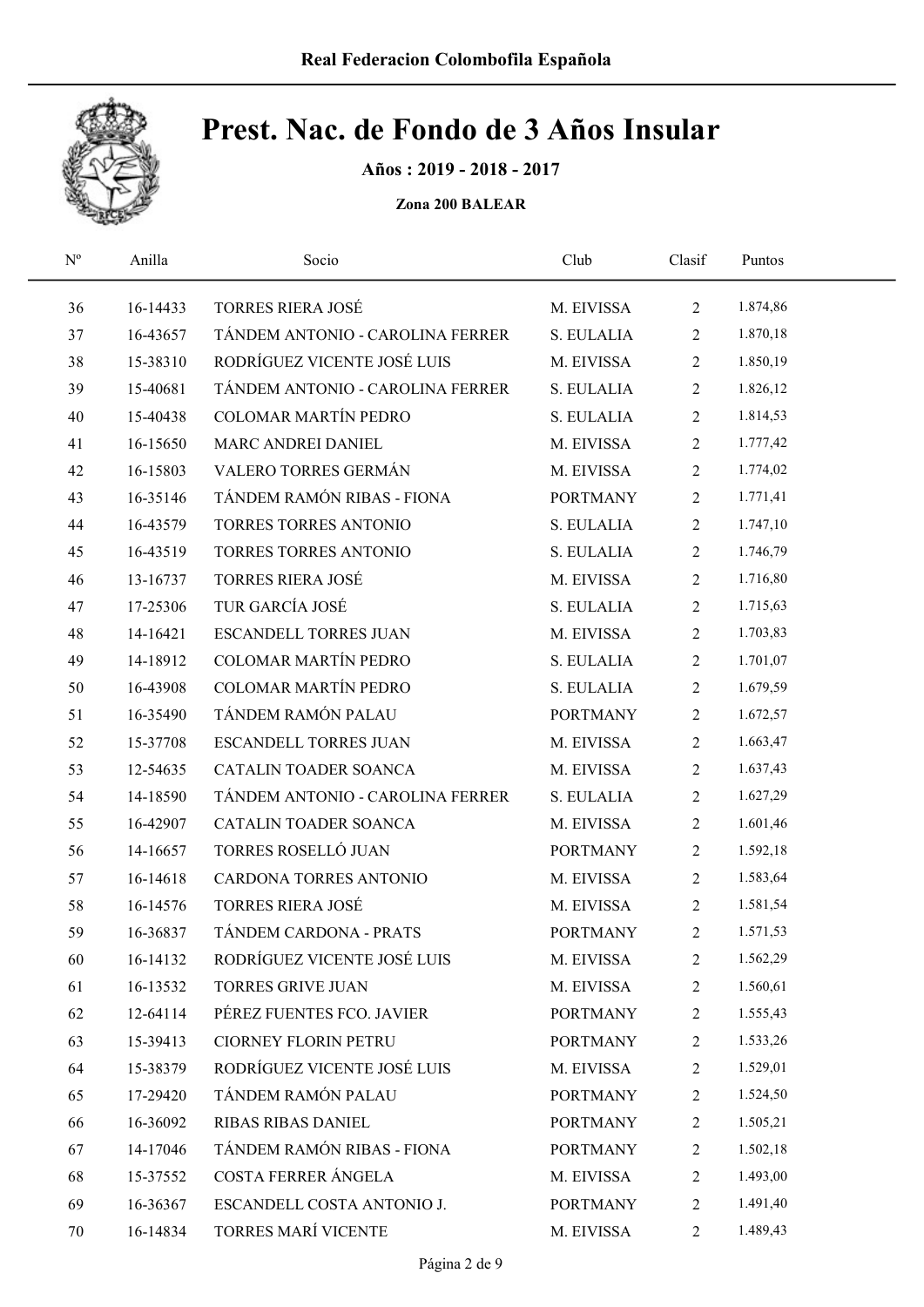

Años : 2019 - 2018 - 2017

| $\mathrm{N}^{\rm o}$ | Anilla    | Socio                            | Club            | Clasif         | Puntos   |  |
|----------------------|-----------|----------------------------------|-----------------|----------------|----------|--|
| 71                   | 14-15715  | CARDONA TORRES ANTONIO           | M. EIVISSA      | $\overline{2}$ | 1.487,88 |  |
| 72                   | 16-43429  | PIEDRA MANGAS RAFAEL             | M. EIVISSA      | $\overline{2}$ | 1.458,07 |  |
| 73                   | 13-16755  | <b>TORRES RIERA JOSÉ</b>         | M. EIVISSA      | $\overline{2}$ | 1.444,54 |  |
| 74                   | 15-39467  | <b>DUTUC LUCIAN</b>              | M. EIVISSA      | $\overline{2}$ | 1.442,10 |  |
| 75                   | 14-18638  | TÁNDEM ANTONIO - CAROLINA FERRER | S. EULALIA      | $\overline{2}$ | 1.418,62 |  |
| 76                   | 13-39700  | TÁNDEM ANTONIO - CAROLINA FERRER | S. EULALIA      | $\overline{2}$ | 1.409,89 |  |
| 77                   | 15-38862  | <b>CURALET FLORIN MUGUR</b>      | M. EIVISSA      | $\overline{2}$ | 1.397,49 |  |
| 78                   | 15-38705  | RAMÍREZ ROLDÁN JUAN FCO.         | M. EIVISSA      | $\overline{2}$ | 1.373,57 |  |
| 79                   | 17-29730  | PRATS FERRER JUAN                | <b>PORTMANY</b> | $\overline{2}$ | 1.373,16 |  |
| 80                   | 15-38856  | <b>CURALET FLORIN MUGUR</b>      | M. EIVISSA      | $\overline{2}$ | 1.339,03 |  |
| 81                   | 16-36813  | TÁNDEM CARDONA - PRATS           | <b>PORTMANY</b> | $\overline{2}$ | 1.326,07 |  |
| 82                   | 16-15531  | <b>DUTUC LUCIAN</b>              | M. EIVISSA      | $\overline{2}$ | 1.277,46 |  |
| 83                   | 15-39384  | CIORNEY FLORIN PETRU             | <b>PORTMANY</b> | $\overline{2}$ | 1.270,96 |  |
| 84                   | 14-15496  | <b>TORRES RIERA JOSÉ</b>         | M. EIVISSA      | $\overline{2}$ | 1.267,70 |  |
| 85                   | 16-36075  | <b>RIBAS RIBAS DANIEL</b>        | <b>PORTMANY</b> | $\overline{2}$ | 1.263,80 |  |
| 86                   | 13-18314  | <b>CIORNEY FLORIN PETRU</b>      | <b>PORTMANY</b> | $\overline{2}$ | 1.249,95 |  |
| 87                   | 12-53372  | ROIG DOMÍNGUEZ ANTONIO           | M. EIVISSA      | $\overline{2}$ | 1.245,51 |  |
| 88                   | 15-40338  | OLMEDO UCENDA IGNACIO            | S. EULALIA      | $\overline{2}$ | 1.239,06 |  |
| 89                   | 16-13521  | <b>TORRES GRIVE JUAN</b>         | M. EIVISSA      | $\overline{2}$ | 1.223,74 |  |
| 90                   | 16-15780  | VALERO TORRES GERMÁN             | M. EIVISSA      | $\overline{2}$ | 1.222,87 |  |
| 91                   | 15-37964  | PRATS TORRES MIGUEL ÁNGEL        | M. EIVISSA      | $\overline{2}$ | 1.216,92 |  |
| 92                   | 13-18101  | <b>TORRES RIERA JOSÉ</b>         | M. EIVISSA      | $\overline{2}$ | 1.209,48 |  |
| 93                   | 15-38099  | VALERO TORRES GERMÁN             | M. EIVISSA      | $\overline{2}$ | 1.139,59 |  |
| 94                   | 15-37505  | COSTA FERRER ÁNGELA              | M. EIVISSA      | $\overline{2}$ | 1.133,40 |  |
| 95                   | 16-15907  | PRATS TORRES MIGUEL ÁNGEL        | M. EIVISSA      | 2              | 1.121,18 |  |
| 96                   | 16-14640  | CARDONA TORRES ANTONIO           | M. EIVISSA      | 2              | 1.002,57 |  |
| 97                   | 17-4646   | CARDONA TORRES ANTONIO           | M. EIVISSA      | 2              | 973,74   |  |
| 98                   | 15-40612  | TÁNDEM ANTONIO - CAROLINA FERRER | S. EULALIA      | 2              | 962,96   |  |
| 99                   | 13-39089  | TÁNDEM RAMÓN RIBAS - FIONA       | <b>PORTMANY</b> | 2              | 951,46   |  |
| 100                  | 16-15755  | VALERO TORRES GERMÁN             | M. EIVISSA      | $\overline{c}$ | 927,08   |  |
| 101                  | 16-15314  | ESCANDELL TORRES JUAN            | M. EIVISSA      | $\overline{c}$ | 877,14   |  |
| 102                  | 16-223589 | VALERO TORRES GERMÁN             | M. EIVISSA      | 2              | 851,56   |  |
| 103                  | 12-53357  | ROIG DOMÍNGUEZ ANTONIO           | M. EIVISSA      | $\overline{c}$ | 819,92   |  |
| 104                  | 14-16747  | TORRES ROSELLÓ JUAN              | <b>PORTMANY</b> | 2              | 770,33   |  |
| 105                  | 15-42557  | PORTAS PRATS ANTONIO             | <b>PORTMANY</b> | $\overline{2}$ | 750,96   |  |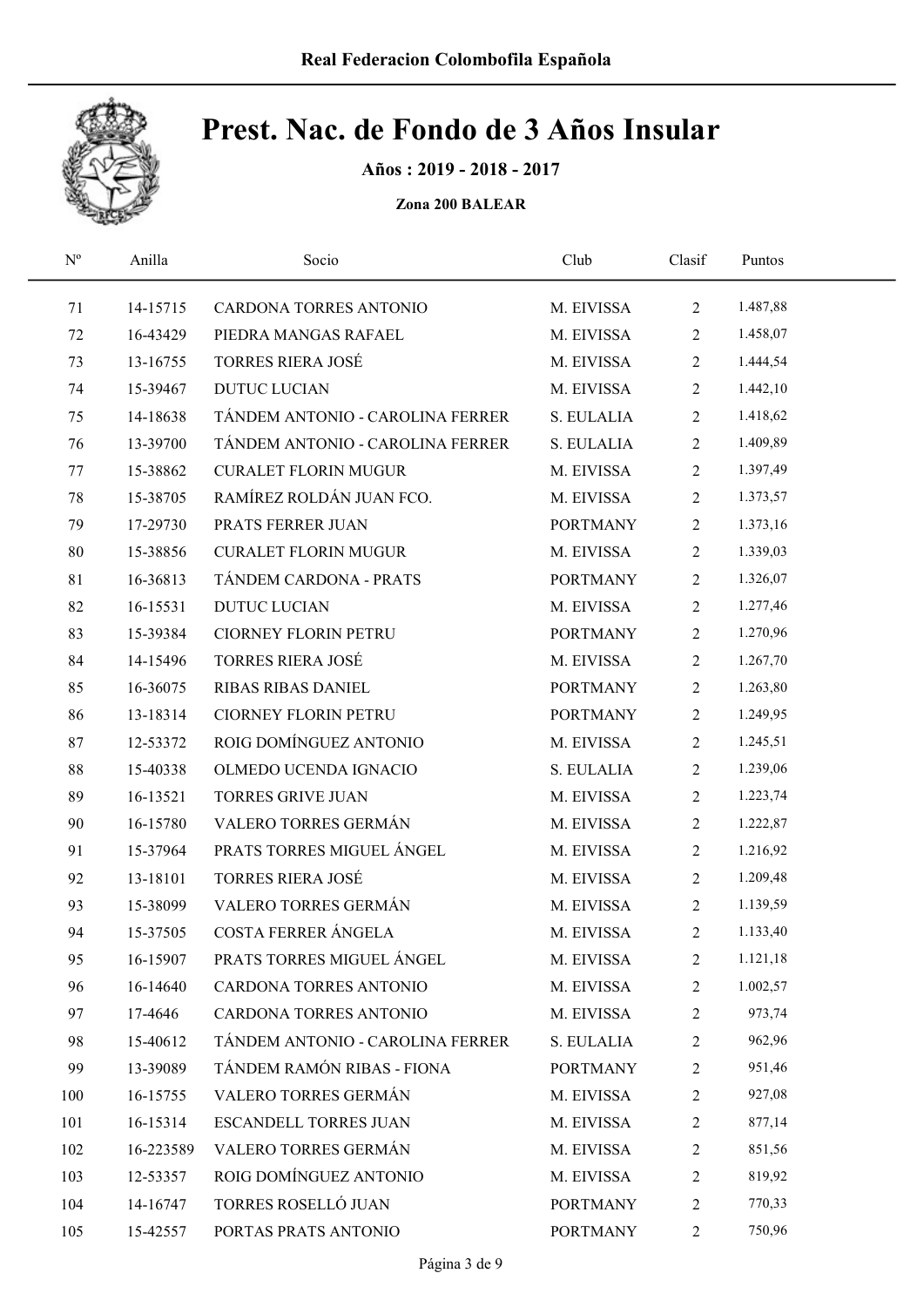

Años : 2019 - 2018 - 2017

| $\mathbf{N}^{\mathrm{o}}$ | Anilla    | Socio                            | Club            | Clasif         | Puntos   |  |
|---------------------------|-----------|----------------------------------|-----------------|----------------|----------|--|
| 106                       | 15-40834  | TUR GARCÍA JOSÉ                  | S. EULALIA      | $\mathbf{2}$   | 742,47   |  |
| 107                       | 14-14589  | <b>TORRES GRIVE JUAN</b>         | M. EIVISSA      | $\overline{2}$ | 685,72   |  |
| 108                       | 17-26039  | <b>COLOMAR MARTÍN PEDRO</b>      | S. EULALIA      | $\mathbf{1}$   | 1.000,00 |  |
| 109                       | 15-38325  | RODRÍGUEZ VICENTE JOSÉ LUIS      | M. EIVISSA      | $\mathbf{1}$   | 1.000,00 |  |
| 110                       | 16-265233 | CIORNEY FLORIN PETRU             | <b>PORTMANY</b> | $\mathbf{1}$   | 1.000,00 |  |
| 111                       | 14-15196  | RODRÍGUEZ VICENTE JOSÉ LUIS      | M. EIVISSA      | $\mathbf{1}$   | 998,60   |  |
| 112                       | 17-5648   | RODRÍGUEZ VICENTE JOSÉ LUIS      | M. EIVISSA      | $\mathbf{1}$   | 998,03   |  |
| 113                       | 16-3764   | CARDONA TORRES ANTONIO           | M. EIVISSA      | $\mathbf{1}$   | 997,69   |  |
| 114                       | 16-13688  | CATALIN TOADER SOANCA            | M. EIVISSA      | $\mathbf{1}$   | 996,67   |  |
| 115                       | 15-41992  | TÁNDEM RAMÓN RIBAS - FIONA       | <b>PORTMANY</b> | $\mathbf{1}$   | 993,74   |  |
| 116                       | 15-41811  | TÁNDEM RAMÓN PALAU               | <b>PORTMANY</b> | $\mathbf{1}$   | 984,14   |  |
| 117                       | 17-4947   | <b>TORRES RIERA JOSÉ</b>         | M. EIVISSA      | $\mathbf{1}$   | 981,78   |  |
| 118                       | 17-17183  | RAMÍREZ ROLDÁN JUAN FCO.         | M. EIVISSA      | $\mathbf{1}$   | 977,84   |  |
| 119                       | 12-54666  | CATALIN TOADER SOANCA            | M. EIVISSA      | $\mathbf{1}$   | 975,92   |  |
| 120                       | 15-39294  | MARC ANDREI DANIEL               | M. EIVISSA      | $\mathbf{1}$   | 975,42   |  |
| 121                       | 15-39321  | MARC ANDREI DANIEL               | M. EIVISSA      | $\mathbf{1}$   | 974,77   |  |
| 122                       | 15-43293  | TÁNDEM CARDONA - PRATS           | <b>PORTMANY</b> | $\mathbf{1}$   | 974,56   |  |
| 123                       | 18-257772 | PORTAS PRATS ANTONIO             | <b>PORTMANY</b> | $\mathbf{1}$   | 970,32   |  |
| 124                       | 16-43199  | RAMÍREZ ROLDÁN JUAN FCO.         | M. EIVISSA      | $\mathbf{1}$   | 969,21   |  |
| 125                       | 17-29143  | <b>ESCANDELL TORRES JUAN</b>     | M. EIVISSA      | $\mathbf{1}$   | 968,43   |  |
| 126                       | 16-35195  | TÁNDEM RAMÓN RIBAS - FIONA       | <b>PORTMANY</b> | $\mathbf{1}$   | 967,04   |  |
| 127                       | 14-47927  | DIMITRIN GEORGIEV SALVKOV        | <b>PORTMANY</b> | $\mathbf{1}$   | 965,92   |  |
| 128                       | 14-47916  | DIMITRIN GEORGIEV SALVKOV        | <b>PORTMANY</b> | $\mathbf{1}$   | 965,88   |  |
| 129                       | 16-35326  | <b>JUAN RIBAS VICENTE</b>        | <b>PORTMANY</b> | $\mathbf{1}$   | 965,29   |  |
| 130                       | 15-42037  | TÁNDEM RAMÓN RIBAS - FIONA       | <b>PORTMANY</b> | 1              | 962,34   |  |
| 131                       | 16-14711  | CARDONA TORRES ANTONIO           | M. EIVISSA      | $\mathbf{1}$   | 954,08   |  |
| 132                       | 15-38027  | VALERO TORRES GERMÁN             | M. EIVISSA      | $\mathbf{1}$   | 946,63   |  |
| 133                       | 14-15407  | TORRES RIERA JOSÉ                | M. EIVISSA      | $\mathbf{1}$   | 943,96   |  |
| 134                       | 16-43930  | <b>COLOMAR MARTÍN PEDRO</b>      | S. EULALIA      | 1              | 943,17   |  |
| 135                       | 14-18593  | TÁNDEM ANTONIO - CAROLINA FERRER | S. EULALIA      | $\mathbf{1}$   | 942,42   |  |
| 136                       | 17-3836   | TORRES GRIVE JUAN                | M. EIVISSA      | $\mathbf{1}$   | 939,81   |  |
| 137                       | 14-16513  | PRATS FERRER JUAN                | <b>PORTMANY</b> | $\mathbf{1}$   | 937,92   |  |
| 138                       | 16-36703  | TÁNDEM CARDONA - PRATS           | <b>PORTMANY</b> | $\mathbf{1}$   | 936,21   |  |
| 139                       | 17-3824   | <b>TORRES GRIVE JUAN</b>         | M. EIVISSA      | $\mathbf{1}$   | 929,76   |  |
| 140                       | 15-43406  | TORRES ROSELLÓ JUAN              | <b>PORTMANY</b> | $\mathbf{1}$   | 929,22   |  |
|                           |           |                                  |                 |                |          |  |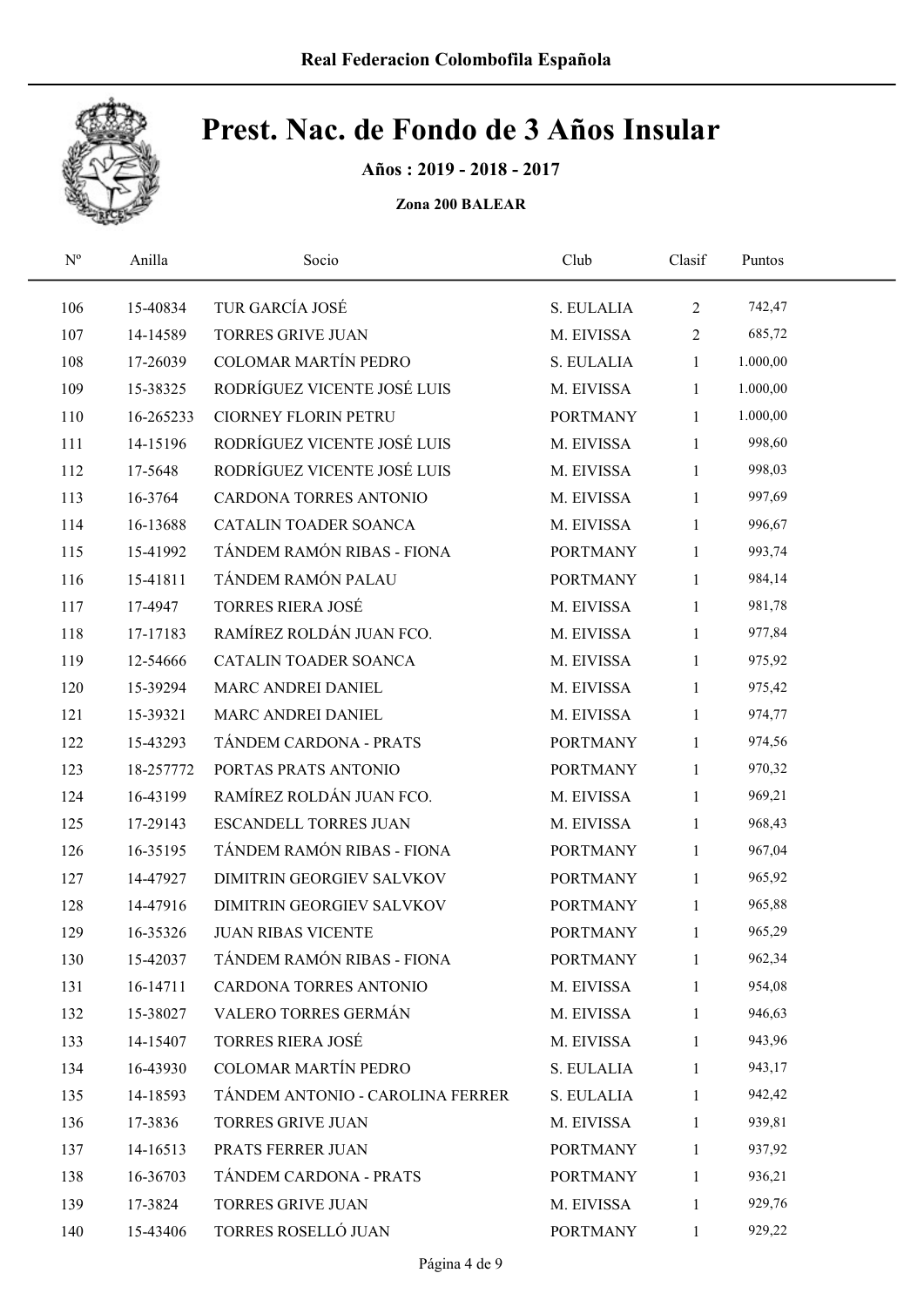

Años : 2019 - 2018 - 2017

| $\mathbf{N}^{\text{o}}$ | Anilla    | Socio                       | Club            | Clasif       | Puntos |  |
|-------------------------|-----------|-----------------------------|-----------------|--------------|--------|--|
| 141                     | 16-35129  | TÁNDEM RAMÓN RIBAS - FIONA  | <b>PORTMANY</b> | $\mathbf{1}$ | 929,01 |  |
| 142                     | 11-49988  | TORRES ROSELLÓ JUAN         | <b>PORTMANY</b> | 1            | 927,71 |  |
| 143                     | 16-14642  | CARDONA TORRES ANTONIO      | M. EIVISSA      | $\mathbf{1}$ | 926,18 |  |
| 144                     | 15-38720  | RAMÍREZ ROLDÁN JUAN FCO.    | M. EIVISSA      | $\mathbf{1}$ | 923,50 |  |
| 145                     | 15-42023  | TÁNDEM RAMÓN RIBAS - FIONA  | <b>PORTMANY</b> | $\mathbf{1}$ | 922,53 |  |
| 146                     | 15-41924  | TÁNDEM RAMÓN PALAU          | <b>PORTMANY</b> | $\mathbf{1}$ | 921,91 |  |
| 147                     | 14-14640  | COSTA FERRER ÁNGELA         | M. EIVISSA      | $\mathbf{1}$ | 916,79 |  |
| 148                     | 15-38360  | RODRÍGUEZ VICENTE JOSÉ LUIS | M. EIVISSA      | $\mathbf{1}$ | 913,34 |  |
| 149                     | 13-17580  | <b>CIORNEY FLORIN PETRU</b> | <b>PORTMANY</b> | $\mathbf{1}$ | 906,44 |  |
| 150                     | 15-43083  | PRATS FERRER JUAN           | <b>PORTMANY</b> | $\mathbf{1}$ | 903,86 |  |
| 151                     | 14-16800  | TÁNDEM CARDONA - PRATS      | <b>PORTMANY</b> | $\mathbf{1}$ | 893,30 |  |
| 152                     | 16-43508  | TORRES TORRES ANTONIO       | S. EULALIA      | $\mathbf{1}$ | 889,91 |  |
| 153                     | 16-15495  | <b>CURALET FLORIN MUGUR</b> | M. EIVISSA      | $\mathbf{1}$ | 888,97 |  |
| 154                     | 13-39122  | TORRES ROSELLÓ JUAN         | <b>PORTMANY</b> | $\mathbf{1}$ | 885,10 |  |
| 155                     | 18-229044 | <b>TORRES MARÍ VICENTE</b>  | M. EIVISSA      | $\mathbf{1}$ | 883,79 |  |
| 156                     | 16-15932  | PRATS TORRES MIGUEL ÁNGEL   | M. EIVISSA      | $\mathbf{1}$ | 882,51 |  |
| 157                     | 15-39398  | <b>CIORNEY FLORIN PETRU</b> | <b>PORTMANY</b> | $\mathbf{1}$ | 881,97 |  |
| 158                     | 16-43197  | RAMÍREZ ROLDÁN JUAN FCO.    | M. EIVISSA      | $\mathbf{1}$ | 881,21 |  |
| 159                     | 12-54642  | CATALIN TOADER SOANCA       | M. EIVISSA      | $\mathbf{1}$ | 880,32 |  |
| 160                     | 16-14530  | <b>TORRES RIERA JOSÉ</b>    | M. EIVISSA      | $\mathbf{1}$ | 880,30 |  |
| 161                     | 15-38770  | RAMÍREZ ROLDÁN JUAN FCO.    | M. EIVISSA      | $\mathbf{1}$ | 878,29 |  |
| 162                     | 17-30150  | <b>CIORNEY FLORIN PETRU</b> | <b>PORTMANY</b> | $\mathbf{1}$ | 878,02 |  |
| 163                     | 12-53331  | ROIG DOMÍNGUEZ ANTONIO      | M. EIVISSA      | $\mathbf{1}$ | 877,56 |  |
| 164                     | 11-56055  | TÁNDEM RAMÓN PALAU          | <b>PORTMANY</b> | $\mathbf{1}$ | 876,99 |  |
| 165                     | 15-38632  | <b>CUCU FLORIAN</b>         | M. EIVISSA      | 1            | 876,28 |  |
| 166                     | 17-25841  | <b>COSTA CLAPES RAFAEL</b>  | S. EULALIA      | $\mathbf{1}$ | 867,46 |  |
| 167                     | 15-37929  | PRATS TORRES MIGUEL ÁNGEL   | M. EIVISSA      | 1            | 865,88 |  |
| 168                     | 14-15825  | ROIG DOMÍNGUEZ ANTONIO      | M. EIVISSA      | $\mathbf{1}$ | 865,36 |  |
| 169                     | 17-5541   | COSTA FERRER ÁNGELA         | M. EIVISSA      | 1            | 864,28 |  |
| 170                     | 15-39286  | MARC ANDREI DANIEL          | M. EIVISSA      | 1            | 862,62 |  |
| 171                     | 14-47241  | COLOMAR MARTÍN PEDRO        | S. EULALIA      | $\mathbf{1}$ | 862,18 |  |
| 172                     | 14-15952  | <b>DUTUC LUCIAN</b>         | M. EIVISSA      | 1            | 861,75 |  |
| 173                     | 15-39468  | <b>DUTUC LUCIAN</b>         | M. EIVISSA      | $\mathbf{1}$ | 861,34 |  |
| 174                     | 16-14343  | <b>CUCU FLORIAN</b>         | M. EIVISSA      | 1            | 860,94 |  |
| 175                     | 16-15221  | ESCANDELL TORRES JUAN       | M. EIVISSA      | $\mathbf{1}$ | 852,91 |  |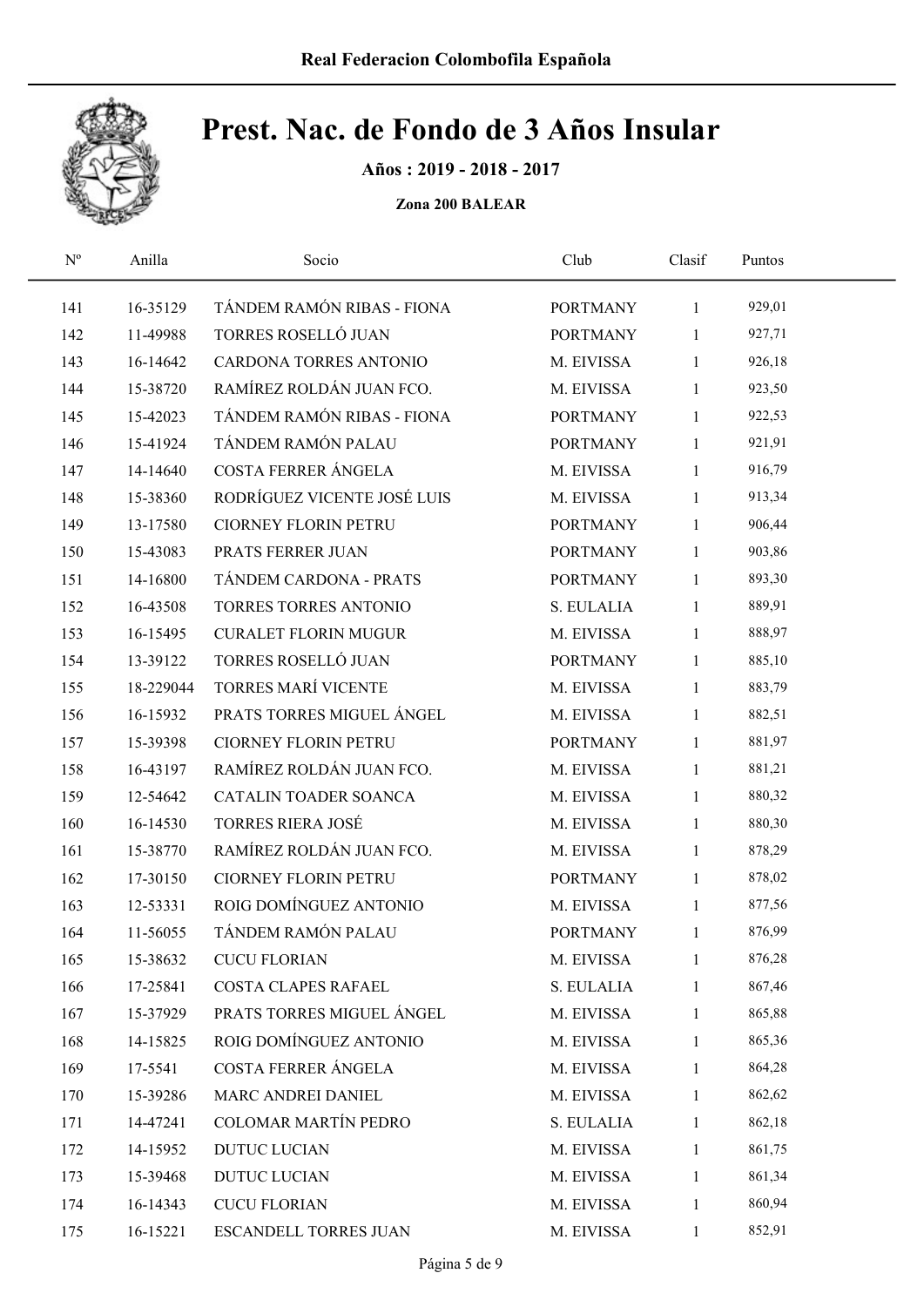

Años : 2019 - 2018 - 2017

| $\mathbf{N}^{\text{o}}$ | Anilla    | Socio                            | Club            | Clasif       | Puntos |  |
|-------------------------|-----------|----------------------------------|-----------------|--------------|--------|--|
| 176                     | 16-3777   | CARDONA TORRES ANTONIO           | M. EIVISSA      | $\mathbf{1}$ | 850,22 |  |
| 177                     | 16-36018  | <b>RIBAS RIBAS DANIEL</b>        | <b>PORTMANY</b> | 1            | 849,97 |  |
| 178                     | 15-42005  | TÁNDEM RAMÓN RIBAS - FIONA       | <b>PORTMANY</b> | $\mathbf{1}$ | 849,76 |  |
| 179                     | 15-37936  | PRATS TORRES MIGUEL ÁNGEL        | M. EIVISSA      | $\mathbf{1}$ | 833,80 |  |
| 180                     | 15-37565  | COSTA FERRER ÁNGELA              | M. EIVISSA      | $\mathbf{1}$ | 828,97 |  |
| 181                     | 14-15008  | <b>CURALET FLORIN MUGUR</b>      | M. EIVISSA      | $\mathbf{1}$ | 818,26 |  |
| 182                     | 03-142650 | PLANELLS ROIG DOMINGO            | <b>PORTMANY</b> | $\mathbf{1}$ | 806,66 |  |
| 183                     | 15-43431  | TORRES ROSELLÓ JUAN              | <b>PORTMANY</b> | $\mathbf{1}$ | 804,44 |  |
| 184                     | 16-36358  | TÁNDEM CARDONA - PRATS           | <b>PORTMANY</b> | $\mathbf{1}$ | 804,41 |  |
| 185                     | 14-16581  | PRATS FERRER JUAN                | <b>PORTMANY</b> | $\mathbf{1}$ | 803,61 |  |
| 186                     | 13-38226  | TÁNDEM RAMÓN PALAU               | <b>PORTMANY</b> | $\mathbf{1}$ | 800,91 |  |
| 187                     | 11-55567  | <b>TORRES GRIVE JUAN</b>         | M. EIVISSA      | $\mathbf{1}$ | 800,03 |  |
| 188                     | 18-230818 | <b>TORRES GRIVE JUAN</b>         | M. EIVISSA      | $\mathbf{1}$ | 793,04 |  |
| 189                     | 16-13653  | <b>TORRES GRIVE JUAN</b>         | M. EIVISSA      | $\mathbf{1}$ | 784,93 |  |
| 190                     | 16-35938  | TORRES ROSELLÓ JUAN              | <b>PORTMANY</b> | 1            | 779,42 |  |
| 191                     | 14-14594  | <b>TORRES GRIVE JUAN</b>         | M. EIVISSA      | $\mathbf{1}$ | 771,51 |  |
| 192                     | 16-43998  | COLOMAR MARTÍN PEDRO             | S. EULALIA      | $\mathbf{1}$ | 771,41 |  |
| 193                     | 14-18159  | PÉREZ FUENTES FCO. JAVIER        | <b>PORTMANY</b> | $\mathbf{1}$ | 767,53 |  |
| 194                     | 13-17707  | ROIG DOMÍNGUEZ ANTONIO           | M. EIVISSA      | $\mathbf{1}$ | 762,05 |  |
| 195                     | 16-36033  | RIBAS RIBAS DANIEL               | <b>PORTMANY</b> | $\mathbf{1}$ | 761,70 |  |
| 196                     | 18-256602 | TORRES ROSELLÓ JUAN              | <b>PORTMANY</b> | $\mathbf{1}$ | 761,16 |  |
| 197                     | 15-38185  | CATALIN TOADER SOANCA            | M. EIVISSA      | $\mathbf{1}$ | 759,12 |  |
| 198                     | 14-18916  | COLOMAR MARTÍN PEDRO             | S. EULALIA      | $\mathbf{1}$ | 758,11 |  |
| 199                     | 12-54051  | TÁNDEM RAMÓN PALAU               | <b>PORTMANY</b> | $\mathbf{1}$ | 757,54 |  |
| 200                     | 15-40846  | TUR GARCÍA JOSÉ                  | S. EULALIA      | 1            | 754,88 |  |
| 201                     | 17-30375  | PLANELLS ROIG DOMINGO            | <b>PORTMANY</b> | $\mathbf{1}$ | 754,41 |  |
| 202                     | 14-63766  | <b>DUTUC LUCIAN</b>              | M. EIVISSA      | 1            | 754,23 |  |
| 203                     | 17-5530   | COSTA FERRER ÁNGELA              | M. EIVISSA      | 1            | 747,15 |  |
| 204                     | 17-29353  | <b>JUAN RIBAS VICENTE</b>        | <b>PORTMANY</b> | 1            | 745,24 |  |
| 205                     | 12-60861  | TUR GARCÍA JOSÉ                  | S. EULALIA      | $\mathbf{1}$ | 742,31 |  |
| 206                     | 17-5699   | RODRÍGUEZ VICENTE JOSÉ LUIS      | M. EIVISSA      | $\mathbf{1}$ | 741,54 |  |
| 207                     | 16-265228 | <b>CIORNEY FLORIN PETRU</b>      | <b>PORTMANY</b> | 1            | 738,32 |  |
| 208                     | 17-4540   | MARC ANDREI DANIEL               | M. EIVISSA      | 1            | 735,42 |  |
| 209                     | 15-40606  | TÁNDEM ANTONIO - CAROLINA FERRER | S. EULALIA      | $\mathbf{1}$ | 734,18 |  |
| 210                     | 17-3766   | RAMÍREZ ROLDÁN JUAN FCO.         | M. EIVISSA      | $\mathbf{1}$ | 733,86 |  |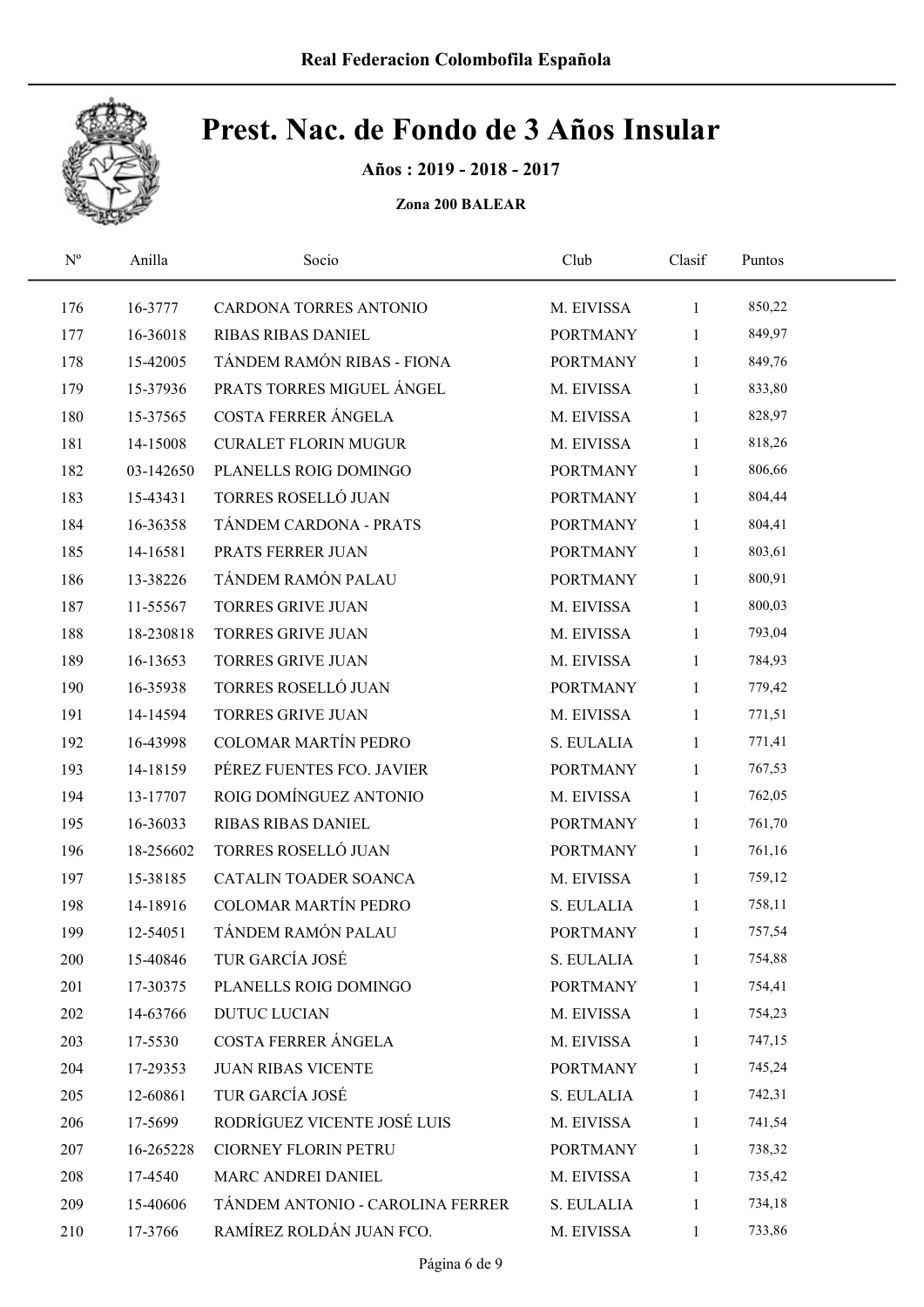

Años : 2019 - 2018 - 2017

| $\mathbf{N}^{\text{o}}$ | Anilla   | Socio                        | Club            | Clasif       | Puntos |  |
|-------------------------|----------|------------------------------|-----------------|--------------|--------|--|
| 211                     | 16-36815 | TÁNDEM CARDONA - PRATS       | <b>PORTMANY</b> | $\mathbf{1}$ | 730,10 |  |
| 212                     | 16-36427 | ESCANDELL COSTA ANTONIO J.   | <b>PORTMANY</b> | 1            | 721,12 |  |
| 213                     | 16-43954 | COLOMAR MARTÍN PEDRO         | S. EULALIA      | $\mathbf{1}$ | 721,11 |  |
| 214                     | 16-36922 | VALERO TORRES GERMÁN         | M. EIVISSA      | $\mathbf{1}$ | 720,13 |  |
| 215                     | 17-29173 | TORRES ROSELLÓ JUAN          | <b>PORTMANY</b> | $\mathbf{1}$ | 711,12 |  |
| 216                     | 13-40507 | TORRES TORRES ANTONIO        | S. EULALIA      | $\mathbf{1}$ | 706,38 |  |
| 217                     | 17-3788  | RAMÍREZ ROLDÁN JUAN FCO.     | M. EIVISSA      | $\mathbf{1}$ | 703,97 |  |
| 218                     | 17-29579 | TÁNDEM RAMÓN PALAU           | <b>PORTMANY</b> | $\mathbf{1}$ | 693,48 |  |
| 219                     | 15-39770 | <b>TORRES RIERA JOSÉ</b>     | M. EIVISSA      | $\mathbf{1}$ | 681,41 |  |
| 220                     | 15-38724 | RAMÍREZ ROLDÁN JUAN FCO.     | M. EIVISSA      | $\mathbf{1}$ | 676,46 |  |
| 221                     | 16-36187 | PLANELLS ROIG DOMINGO        | <b>PORTMANY</b> | $\mathbf{1}$ | 665,61 |  |
| 222                     | 17-5467  | VALERO TORRES GERMÁN         | M. EIVISSA      | $\mathbf{1}$ | 661,45 |  |
| 223                     | 15-42363 | PÉREZ FUENTES FCO. JAVIER    | <b>PORTMANY</b> | $\mathbf{1}$ | 653,55 |  |
| 224                     | 15-37557 | COSTA FERRER ÁNGELA          | M. EIVISSA      | $\mathbf{1}$ | 628,89 |  |
| 225                     | 17-5406  | VALERO TORRES GERMÁN         | M. EIVISSA      | $\mathbf{1}$ | 628,88 |  |
| 226                     | 17-80    | TORRES TORRES ANTONIO        | S. EULALIA      | $\mathbf{1}$ | 625,67 |  |
| 227                     | 17-25875 | <b>COSTA CLAPES RAFAEL</b>   | S. EULALIA      | $\mathbf{1}$ | 619,76 |  |
| 228                     | 16-36366 | TÁNDEM CARDONA - PRATS       | <b>PORTMANY</b> | $\mathbf{1}$ | 616,22 |  |
| 229                     | 15-43215 | TÁNDEM CARDONA - PRATS       | <b>PORTMANY</b> | $\mathbf{1}$ | 607,47 |  |
| 230                     | 16-36090 | <b>RIBAS RIBAS DANIEL</b>    | <b>PORTMANY</b> | $\mathbf{1}$ | 594,48 |  |
| 231                     | 15-43343 | TORRES ROSELLÓ JUAN          | <b>PORTMANY</b> | $\mathbf{1}$ | 591,43 |  |
| 232                     | 17-29113 | TÁNDEM RAMÓN RIBAS - FIONA   | <b>PORTMANY</b> | $\mathbf{1}$ | 588,41 |  |
| 233                     | 17-5978  | <b>ESCANDELL TORRES JUAN</b> | M. EIVISSA      | $\mathbf{1}$ | 585,94 |  |
| 234                     | 16-43234 | TUR GARCÍA JOSÉ              | S. EULALIA      | $\mathbf{1}$ | 574,08 |  |
| 235                     | 12-54164 | <b>JUAN RIBAS VICENTE</b>    | <b>PORTMANY</b> | 1            | 543,33 |  |
| 236                     | 16-43414 | PIEDRA MANGAS RAFAEL         | M. EIVISSA      | 1            | 542,66 |  |
| 237                     | 17-3738  | RAMÍREZ ROLDÁN JUAN FCO.     | M. EIVISSA      | 1            | 539,11 |  |
| 238                     | 17-25252 | TUR GARCÍA JOSÉ              | S. EULALIA      | 1            | 507,99 |  |
| 239                     | 16-14025 | COSTA FERRER ÁNGELA          | M. EIVISSA      | 1            | 501,03 |  |
| 240                     | 15-39162 | TORRES MARÍ VICENTE          | M. EIVISSA      | 1            | 497,85 |  |
| 241                     | 16-13823 | CATALIN TOADER SOANCA        | M. EIVISSA      | $\mathbf{1}$ | 496,68 |  |
| 242                     | 14-14935 | PRATS TORRES MIGUEL ÁNGEL    | M. EIVISSA      | 1            | 474,84 |  |
| 243                     | 14-16623 | PRATS FERRER JUAN            | <b>PORTMANY</b> | $\mathbf{1}$ | 471,58 |  |
| 244                     | 16-36388 | ESCANDELL COSTA ANTONIO J.   | <b>PORTMANY</b> | $\mathbf{1}$ | 465,32 |  |
| 245                     | 16-43575 | TORRES TORRES ANTONIO        | S. EULALIA      | $\mathbf{1}$ | 459,64 |  |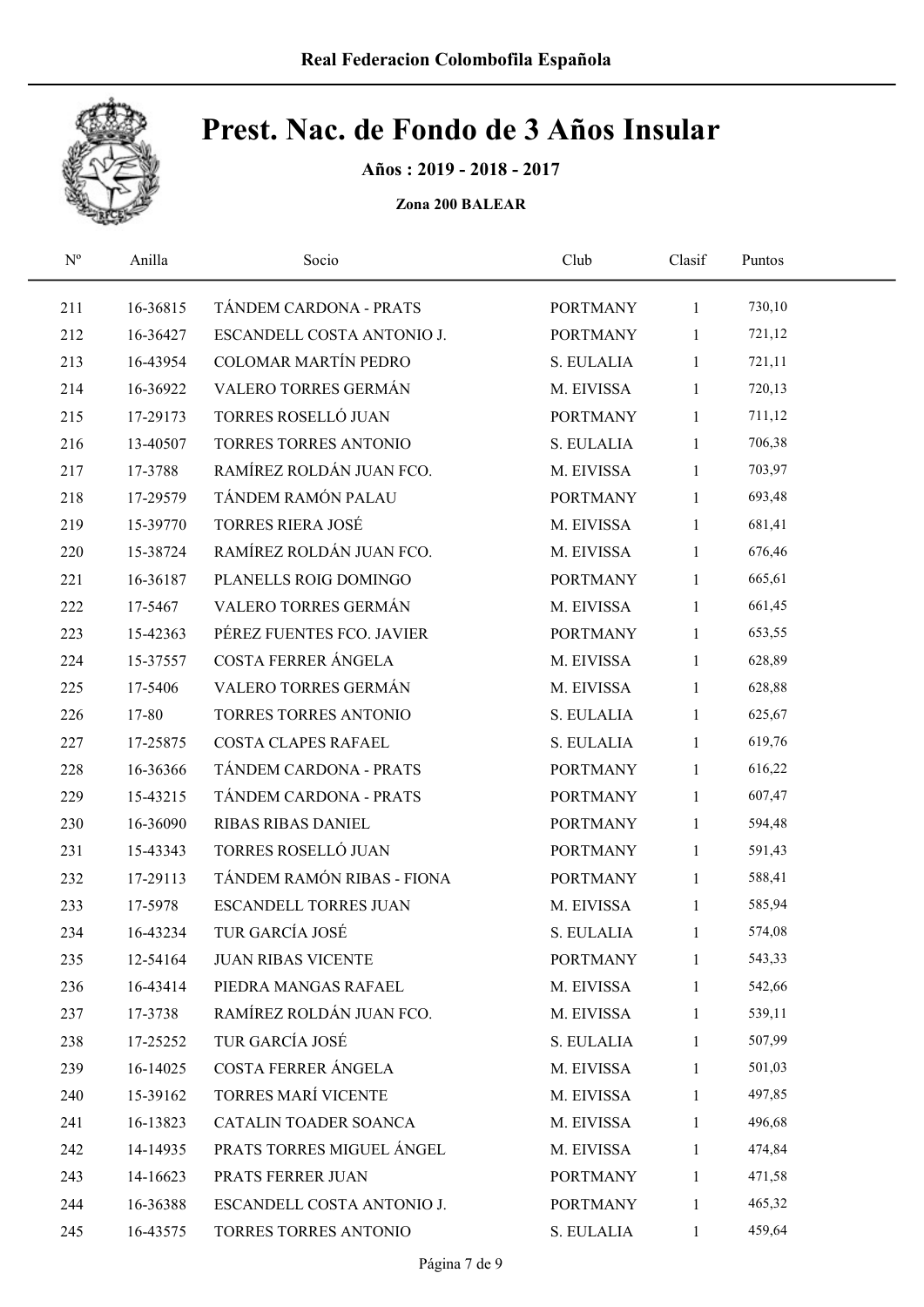

Años : 2019 - 2018 - 2017

| $\mathbf{N}^{\text{o}}$ | Anilla    | Socio                            | Club            | Clasif       | Puntos |  |
|-------------------------|-----------|----------------------------------|-----------------|--------------|--------|--|
| 246                     | 13-18363  | <b>CURALET FLORIN MUGUR</b>      | M. EIVISSA      | $\mathbf{1}$ | 457,71 |  |
| 247                     | 15-38881  | <b>CURALET FLORIN MUGUR</b>      | M. EIVISSA      | $\mathbf{1}$ | 454,79 |  |
| 248                     | 16-43619  | TÁNDEM ANTONIO - CAROLINA FERRER | S. EULALIA      | $\mathbf{1}$ | 454,78 |  |
| 249                     | 16-14017  | COSTA FERRER ÁNGELA              | M. EIVISSA      | $\mathbf{1}$ | 447,72 |  |
| 250                     | 16-43445  | PIEDRA MANGAS RAFAEL             | M. EIVISSA      | $\mathbf{1}$ | 445,35 |  |
| 251                     | 15-37889  | COSTA ESCANDELL ANTONIO          | M. EIVISSA      | $\mathbf{1}$ | 441,67 |  |
| 252                     | 14-15842  | ROIG DOMÍNGUEZ ANTONIO           | M. EIVISSA      | $\mathbf{1}$ | 437,45 |  |
| 253                     | 15-40418  | <b>COLOMAR MARTÍN PEDRO</b>      | S. EULALIA      | $\mathbf{1}$ | 437,28 |  |
| 254                     | 13-15456  | DIMITRIN GEORGIEV SALVKOV        | <b>PORTMANY</b> | $\mathbf{1}$ | 434,73 |  |
| 255                     | 15-37796  | COSTA ESCANDELL ANTONIO          | M. EIVISSA      | $\mathbf{1}$ | 433,09 |  |
| 256                     | 16-3772   | TORRES MARÍ VICENTE              | M. EIVISSA      | $\mathbf{1}$ | 430,81 |  |
| 257                     | 10-112381 | PÉREZ FUENTES FCO. JAVIER        | <b>PORTMANY</b> | $\mathbf{1}$ | 429,32 |  |
| 258                     | 13-17539  | <b>DUTUC LUCIAN</b>              | M. EIVISSA      | $\mathbf{1}$ | 423,55 |  |
| 259                     | 17-5681   | RODRÍGUEZ VICENTE JOSÉ LUIS      | M. EIVISSA      | $\mathbf{1}$ | 417,74 |  |
| 260                     | 17-3795   | RAMÍREZ ROLDÁN JUAN FCO.         | M. EIVISSA      | $\mathbf{1}$ | 417,64 |  |
| 261                     | 17-3724   | RAMÍREZ ROLDÁN JUAN FCO.         | M. EIVISSA      | $\mathbf{1}$ | 413,22 |  |
| 262                     | 17-4945   | <b>TORRES RIERA JOSÉ</b>         | M. EIVISSA      | $\mathbf{1}$ | 413,16 |  |
| 263                     | 17-26025  | COLOMAR MARTÍN PEDRO             | S. EULALIA      | $\mathbf{1}$ | 409,70 |  |
| 264                     | 17-4029   | <b>DUTUC LUCIAN</b>              | M. EIVISSA      | $\mathbf{1}$ | 408,64 |  |
| 265                     | 17-29782  | PRATS FERRER JUAN                | <b>PORTMANY</b> | $\mathbf{1}$ | 407,48 |  |
| 266                     | 13-17610  | <b>CIORNEY FLORIN PETRU</b>      | <b>PORTMANY</b> | $\mathbf{1}$ | 403,19 |  |
| 267                     | 17-5414   | VALERO TORRES GERMÁN             | M. EIVISSA      | $\mathbf{1}$ | 400,23 |  |
| 268                     | 17-4669   | TORRES MARÍ VICENTE              | M. EIVISSA      | $\mathbf{1}$ | 399,55 |  |
| 269                     | 14-14898  | <b>DUTUC LUCIAN</b>              | M. EIVISSA      | $\mathbf{1}$ | 397,74 |  |
| 270                     | 15-37562  | COSTA FERRER ÁNGELA              | M. EIVISSA      | 1            | 394,22 |  |
| 271                     | 18-230993 | TORRES GRIVE JUAN                | M. EIVISSA      | $\mathbf{1}$ | 392,84 |  |
| 272                     | 16-15248  | <b>CIORNEY FLORIN PETRU</b>      | <b>PORTMANY</b> | 1            | 387,80 |  |
| 273                     | 15-42900  | <b>JUAN RIBAS VICENTE</b>        | <b>PORTMANY</b> | 1            | 386,80 |  |
| 274                     | 16-15408  | <b>CURALET FLORIN MUGUR</b>      | M. EIVISSA      | 1            | 383,08 |  |
| 275                     | 15-38562  | RAMÍREZ ROLDÁN JUAN FCO.         | M. EIVISSA      | $\mathbf{1}$ | 382,98 |  |
| 276                     | 15-40576  | TORRES TORRES ANTONIO            | S. EULALIA      | $\mathbf{1}$ | 374,45 |  |
| 277                     | 14-14958  | PRATS TORRES MIGUEL ÁNGEL        | M. EIVISSA      | $\mathbf{1}$ | 372,88 |  |
| 278                     | 13-17642  | <b>TORRES GRIVE JUAN</b>         | M. EIVISSA      | 1            | 367,59 |  |
| 279                     | 18-257685 | PORTAS PRATS ANTONIO             | <b>PORTMANY</b> | 1            | 365,88 |  |
| 280                     | 17-26018  | COLOMAR MARTÍN PEDRO             | S. EULALIA      | $\mathbf{1}$ | 362,89 |  |